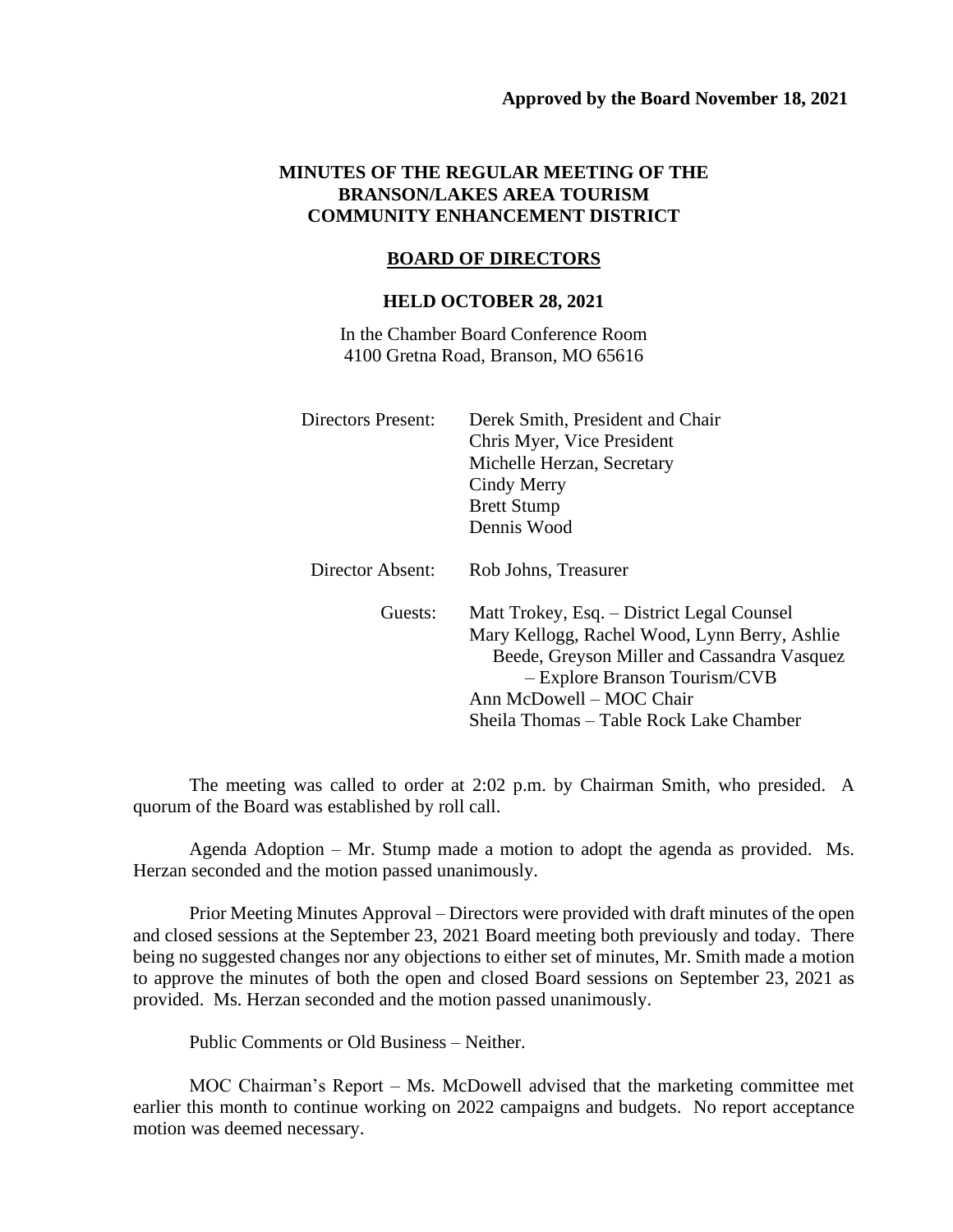**Page 2 of 3**

Marketing Events Update – Ms. Wood detailed MOC discussions and advised that Proof Advertising will be here next week for Thanksgiving and Christmas storyboard shoots.

Mr. Miller presented a digital 360-degree virtual tour of Branson, which will be embedded on ExploreBranson.com beginning Monday, with the goal of keeping viewers engaged on the website. Ground level and sky views of downtown and other points of interest are included, as well as walk-throughs of several businesses. A menu of business locations is accessed on the left side of the screen and business interiors can be shot by Threshold 360 upon request. Continual additions and monitoring are planned. A question-and-answer discussion followed.

Ms. Berry reviewed public relations events. Ad equivalency value last year was \$16 million for the year and we're only 7% away from that this year. Only a dozen or so journalists visited last year, but more have come this year, particularly more golf writers. Media audience reach went from 50,000 to 1 million this year. She shared specific FAM media writeups that provided audience reach upwards of 2 million. UPtv's cross-country *Small Town Christmas* series, including Branson, will premiere on December 5 at 8:00 p.m. Central time.

Committee Appointments – Directors received a list of current committee appointments for discussion both previously and today. Our by-laws require the Treasurer to chair the Financial Oversight Committee (FOC). Mr. Wood agreed to continue serving on the FOC and the at-large members will remain the same. Mr. Stump made a motion to approve the FOC appointments for the 2021-22 term as discussed. Mr. Myer seconded and the motion passed unanimously.

Two secret ballots resulted in Mr. Stump's appointment to the MOC, with a tie between Mr. Myer and Ms. Herzan for the final open seat. That decision was deferred to the November meeting to provide time for additional consideration. It was determined that generally, Directors can attend Committee meetings as guests without creating a Board quorum.

Historically, the Secretary has chaired the Personnel Committee, with the President and Treasurer serving as the other members because these individuals work most closely with staff. Mr. Myer made a motion for that pattern to continue for the 2021-22 term by electing Ms. Herzan as Chair, with Messrs. Smith and Johns also serving. Mr. Stump seconded and the motion passed unanimously.

Treasurer's Report and 2022 Draft Budget – Mr. Smith reviewed our current and year-todate financial information. Tax revenues may exceed our 2019 record year and expenses are within budget. He noted that City revenues now more closely parallel ours. There was discussion about businesses outside the District contributing a buy-in to advertise on ExploreBranson.com. That discussion will continue next month. There was also a suggestion to revisit and improve the current District budget format to provide a more effective management tool. Ms. Merry made a motion to accept the Treasurer's report as discussed. Mr. Stump seconded and the motion passed unanimously.